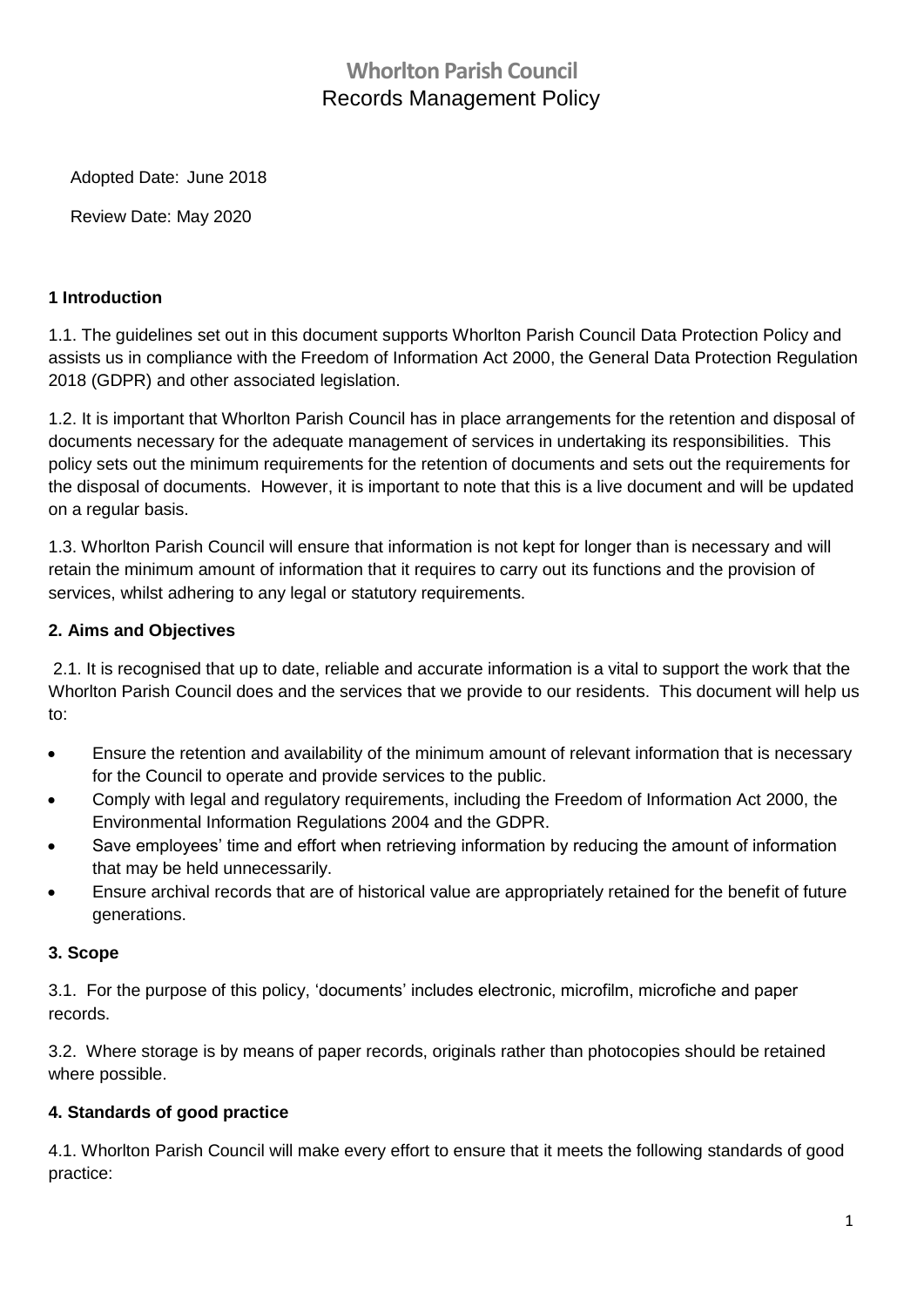- Adhere to legal requirements for the retention of information as specified in the Retention Schedule at Annex A.
- Personal information will be retained in locked filing cabinets within the clerk's home and Whorlton Institute, access to these documents will only be by authorised personnel.
- Disclosure information will be retained in a locked cabinet in the clerks home.
- Appropriately dispose of information that is no longer required.
- Appropriate measures will be taken to ensure that confidential and sensitive information is securely destroyed.
- Information about unidentifiable individuals is permitted to be held indefinitely for historical, statistical or research purposes eg. Equalities data.
- Wherever possible only one copy of any personal information will be retained and that will be held within the locked filing cabinet.

### **5. Breach of Policy and Standards**

5.1. Any employee who knowingly or recklessly contravenes any instruction contained in, or following from, this Policy may, depending on the circumstances of the case, have disciplinary action, which could include dismissal, taken against them.

5.2. Where there is a breach of the policy, the Council may need to consider whether there is also a breach of the GDPR.

#### **6. Roles and Responsibilities**

6.1. The Whorlton Parish Council Clerk has responsibility for implementation of the policy under delegation of the Whorlton Parish Council.

6.2. The Whorlton Parish Council Clerk is responsible for the maintenance and operation of this policy including ad-hoc checks to ensure compliance.

#### **7. Retention**

7.1. Timeframes for retention of documents have been set using legislative requirements, guidance from the National Association of Local Councils and the Chartered Institute of Personnel and Professional Development (CIPD).

7.2. Throughout retention the conditions regarding safe storage and controlled access will remain in place.

7.3. The attached 'Appendix' shows the minimum requirements for the retention of documents as determined by the Whorlton Parish Council for the management of specific documentation types. Officers holding documents should exercise judgement as to whether they can be disposed of at the end of those periods detailed in the attached 'Appendix'

#### **8. Disposal**

8.1. Documents/data no longer required by Whorlton Parish Council for administrative purposes must be finely shredded/disposed of through specialist waste removal contractors and deleted entirely and securely from the Whorlton Parish Council computer system.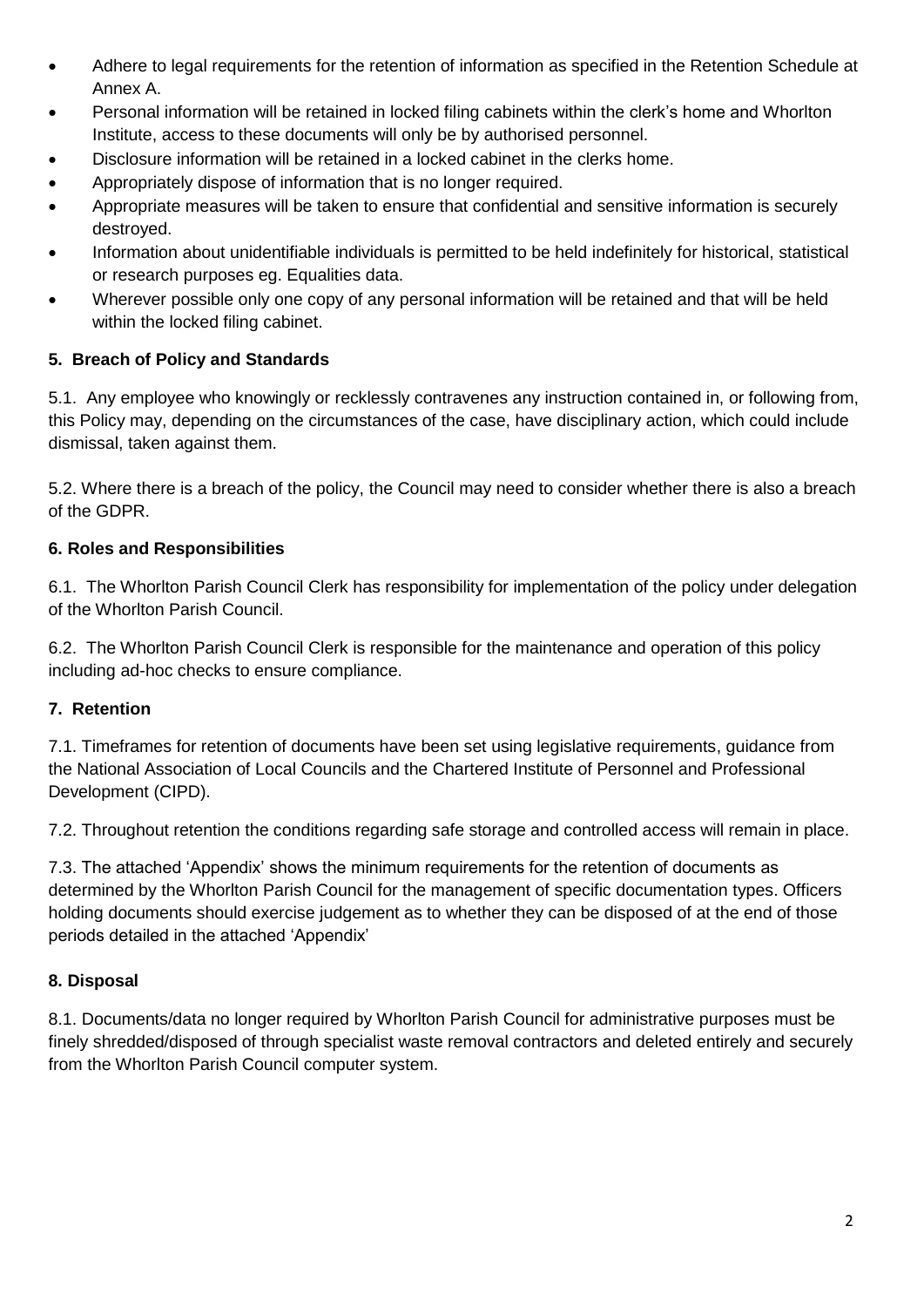## **APPENDIX A**

#### **Document Retention Timescales**

| <b>Document</b>                                       | <b>Retention Period</b>                |
|-------------------------------------------------------|----------------------------------------|
| <b>Finance</b>                                        |                                        |
| <b>Financial Published Final Accounts</b>             | Indefinitely                           |
| Annual Governance and Accountability Return           | Indefinitely                           |
| Final Account working papers                          | 6 years                                |
| Records of all accounting transactions held in the    | At least 6 years                       |
| financial management system                           |                                        |
| Cash Books (records of monies paid out and received)  | 12 years                               |
| <b>Purchase Orders</b>                                | 6 years                                |
| Cheque Payment Listings (Invoices received)           | 6 years                                |
| Payment Vouchers Capital and Revenue (copy            | 12 years                               |
| invoices)                                             |                                        |
| Goods received notes, advice notes and delivery notes | 3 years                                |
| Petty cash vouchers and reimbursement claims          | 6 years                                |
| Debtors and rechargeable works records                | 6 years                                |
| Expenses and travel allowance claims                  | 6 years                                |
| Asset Register for statutory accounting purposes      | 10 years                               |
| Adopted annual budget                                 | 6 years                                |
| <b>Financial Plan</b>                                 | 6 years                                |
| Budget Estimates - Detailed Working Papers and        | 3 years                                |
| summaries                                             |                                        |
| Bank Statements (electronic) and Instructions to      | 6 years                                |
| banks                                                 |                                        |
| <b>Bank Statements (Hardcopy)</b>                     | 6 years                                |
| Prime evidence that money has been banked             | 6 years                                |
| Refer to Drawer (RD) cheques                          | 3 years                                |
| Cancelled Expenditure cheques                         | 3 years                                |
| <b>Bank Reconciliation</b>                            | 3 years                                |
| Cheques presented/drawn on the Council bank           | 3 years                                |
| accounts                                              |                                        |
| <b>Grant/Funding Applications &amp; Claims</b>        | 3 years                                |
| <b>Precept Forms</b>                                  | Indefinitely                           |
| Internal Audit Plans/Reports                          | 3 years                                |
| <b>Fees and Charges Schedules</b>                     | 6 years                                |
| Loans and Investment Records; temporary loan          | 10 years (after redemption of loan)    |
| receipts                                              |                                        |
| Current and expired insurance contracts and policies  | 10 years (or as long as it is possible |
| indefinitely Insurance records and claims             | for a claim to be made under then)     |
| VAT records, input and output                         | 10 years                               |
| Final accounts of contracts executed under hand or    | 12 years from completion of            |
| seal                                                  | contract                               |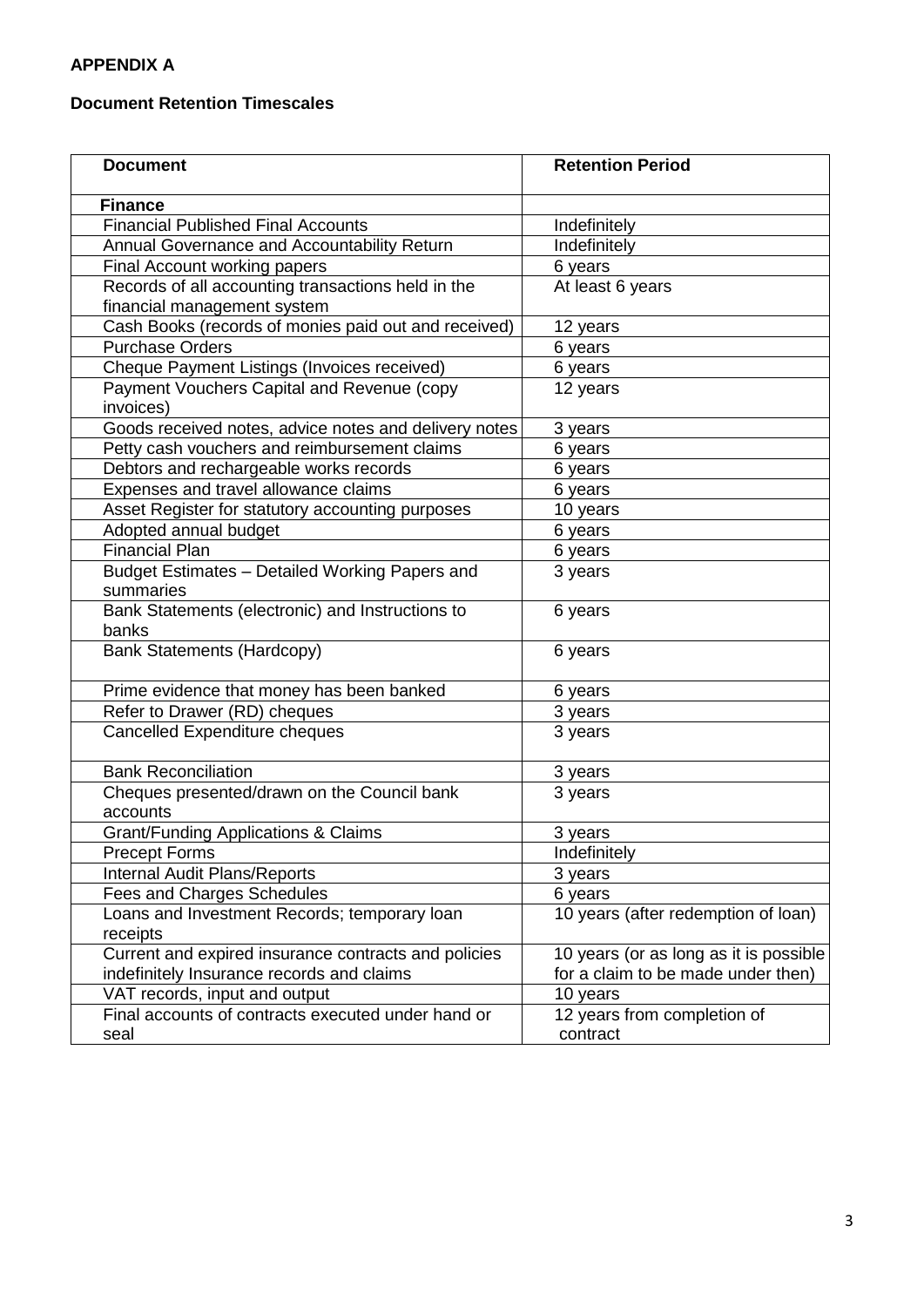| Redundancy records                                                                                       | 6 years from the date of redundancy                                                                                          |
|----------------------------------------------------------------------------------------------------------|------------------------------------------------------------------------------------------------------------------------------|
| <b>Personnel/employment</b>                                                                              |                                                                                                                              |
| Unsuccessful application forms                                                                           | 6 months to 1 year                                                                                                           |
| Unsuccessful reference requests                                                                          | 1 year                                                                                                                       |
| Successful application forms and CVs                                                                     | For duration of employment<br>$+6$ years                                                                                     |
| References received                                                                                      | For duration of employment<br>+ 6 years                                                                                      |
| Statutory sick records, pay, calculations, certificates<br>etc.                                          | For duration of employment<br>+6 years                                                                                       |
| Annual leave records                                                                                     | For duration of employment<br>+6 years                                                                                       |
| Unpaid leave/special leave                                                                               | For duration of employment<br>+6 years                                                                                       |
| Annual appraisal/assessment records                                                                      | Current year and previous<br>2 years                                                                                         |
| <b>Time Control Records</b>                                                                              | 2 years                                                                                                                      |
| Disclosure and Barring checks                                                                            | 6 months                                                                                                                     |
| Employee Personnel files, training records, discipline<br>and grievance records and working time records | 6 years after employment ceases                                                                                              |
| Disciplinary or grievance investigations - unproven                                                      | Destroy immediately after<br>investigation or appeal                                                                         |
| Statutory Maternity/Paternity records, calculations,<br>certificates etc                                 | 3 years after the tax year in which<br>the maternity period ended                                                            |
| Time sheets and overtime claims                                                                          | 6 years                                                                                                                      |
| Statutory end of year returns to Inland Revenue and<br>Pensions records                                  | Indefinitely                                                                                                                 |
| Income Tax and National Insurance Records                                                                | Not less than 3 years after the end<br>of the financial year to which they<br>relate                                         |
| Wages/salary records, overtime, bonuses,<br>expenses etc                                                 | 6 years                                                                                                                      |
| Accident books, records and reports                                                                      | 3 years from date of last entry (If a<br>child or young adult is involved, then<br>until the person reaches the age of<br>21 |
| Redundancy records                                                                                       | 6 years from the date of redundancy                                                                                          |

| Corporate                                        |                                       |
|--------------------------------------------------|---------------------------------------|
| All Whorlton Parish Council minutes including    | Indefinitely and archived after two   |
| minutes of committees, sub-committee meetings    | years                                 |
| and any working group minutes                    |                                       |
| Policies and procedures                          | Until updated or reviewed             |
| Asset management records                         | Indefinitely                          |
| Internal audit records                           | 6 years                               |
| Internal audit fraud investigation               | 7 years from date of final outcome of |
|                                                  | investigation                         |
| Risk register                                    | Indefinitely                          |
| Risk assessments (any)                           | 6 years                               |
| Drivers log books and mileage                    | 6 years                               |
| Successful tender documentation Life of contract | 6 years from date of final payment    |